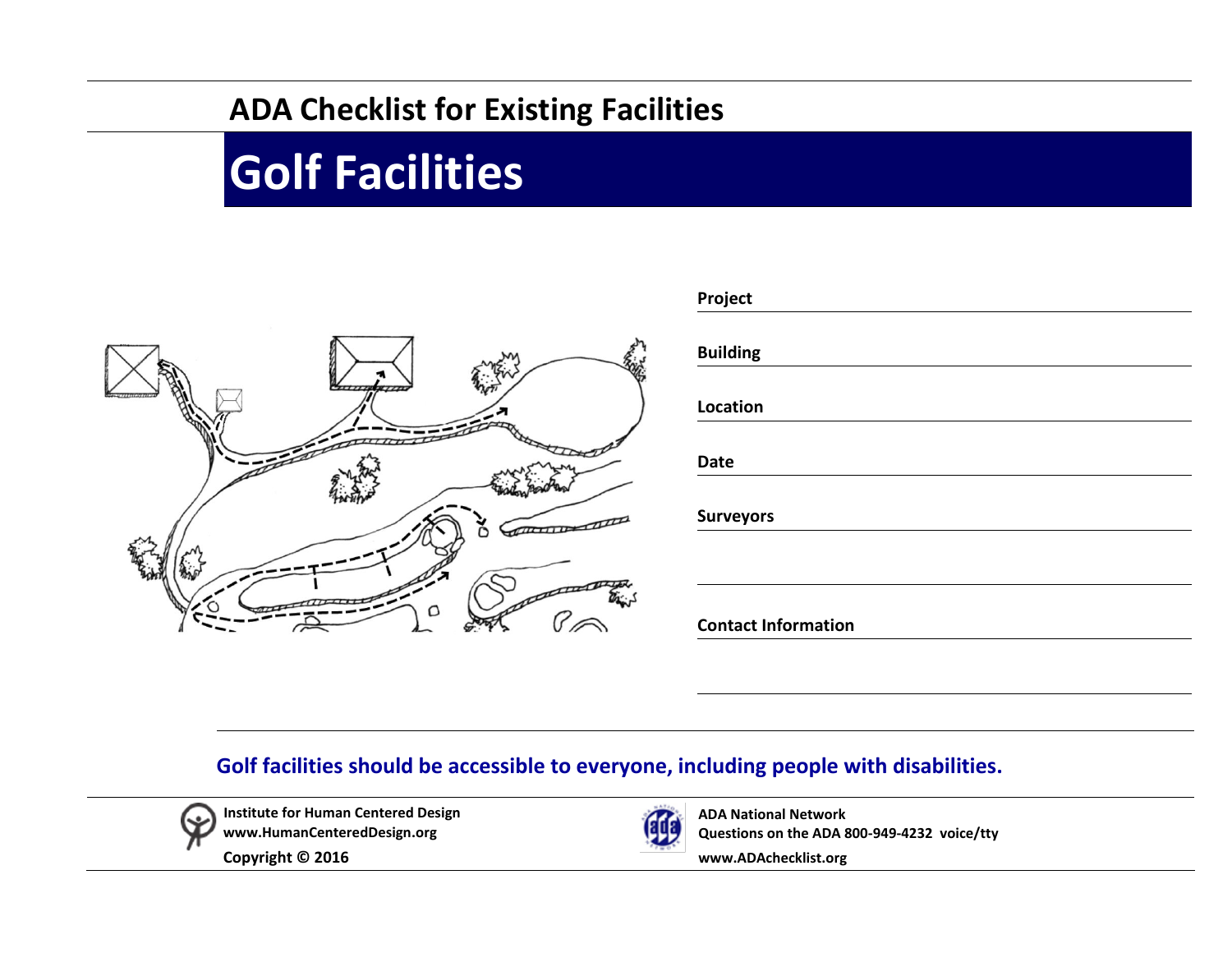This checklist was produced by the New England ADA Center, a project of the Institute for Human Centered Design and a member of the ADA National Network. This checklist was developed under a grant from the Department of Education, NIDRR grant number H133A060092-09A. However the contents do not necessarily represent the policy of the Department of Education, and you should not assume endorsement by the Federal Government.

Questions or comments on the checklist contact the New England ADA Center at 617-695-0085 voice/tty or [ADAinfo@NewEnglandADA.org](mailto:ADAinfo@NewEnglandADA.org)

For the full set of checklists, including the checklists for recreation facilities visit [www.ADAchecklist.org.](http://www.adachecklist.org/)

**Copyright © 2016 ADA Checklist for Existing Materials. You can freely reproduce and distribute this content. Include proper attribution. But you must get permission before using this content as a fee-based product.**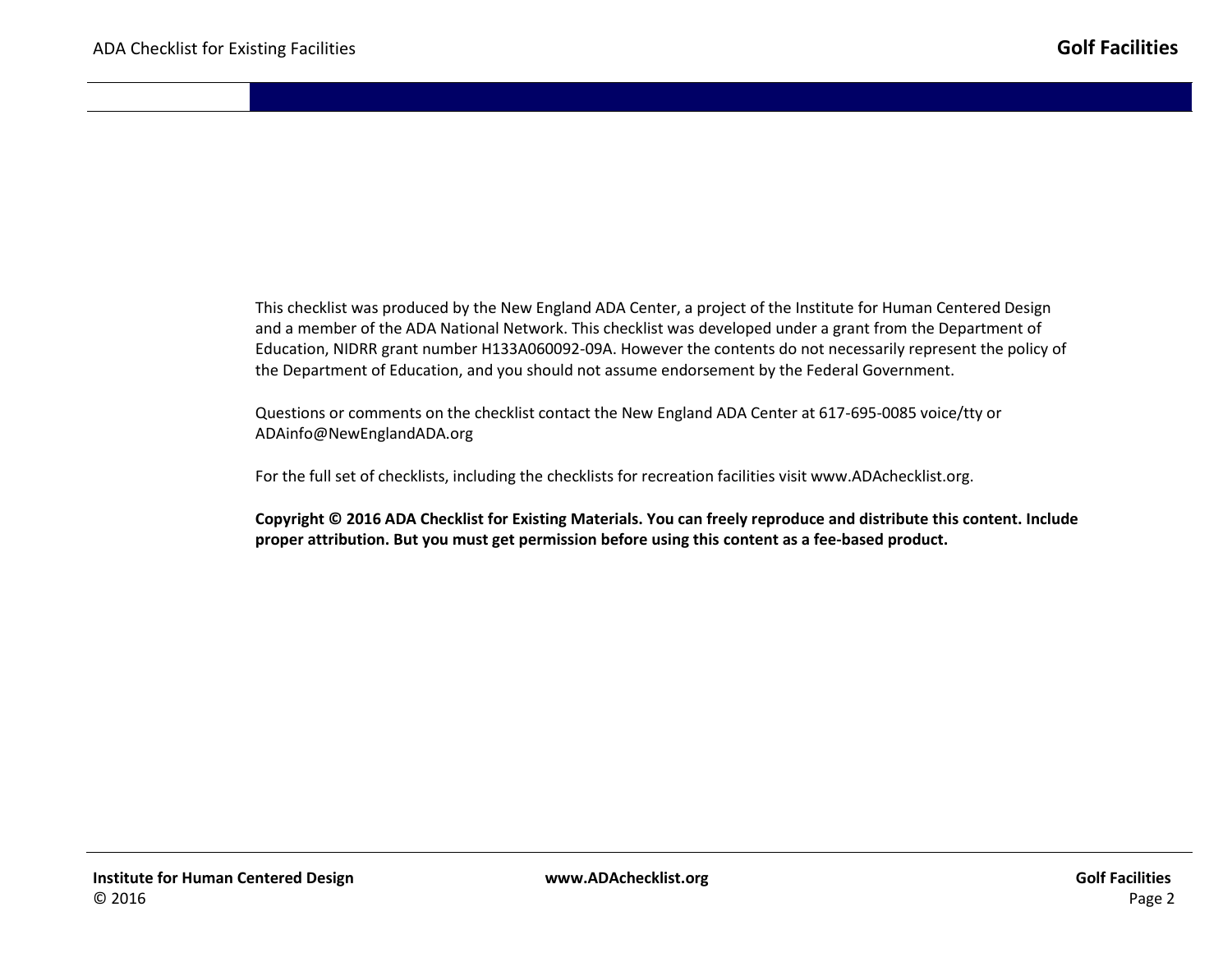|                                                           | <b>Golf Facilities</b>                                                                                                             |                      |  |        | <b>Comments</b> | <b>Possible Solutions</b>                                                                                                        |
|-----------------------------------------------------------|------------------------------------------------------------------------------------------------------------------------------------|----------------------|--|--------|-----------------|----------------------------------------------------------------------------------------------------------------------------------|
| <b>Golf Facilities</b> (2010 Standards - 206, 238 & 1006) |                                                                                                                                    |                      |  |        |                 |                                                                                                                                  |
| G1                                                        | Is there an accessible route to<br>the entrance of the golf facility?<br>Use the checklist for Priority 1:<br>Approach & Entrance. | $\Box$ Yes $\Box$ No |  | 36"min | Photo #:        | •Regrade to 1:20<br>maximum slope<br>· Install a ramp<br>· Install a platform lift or<br>limited -use/limited<br>access elevator |
| G2                                                        | Is there an accessible route or<br>golf car passage that connects<br>to the:                                                       |                      |  |        |                 | • Alter route<br>$\bullet$<br>$\bullet$                                                                                          |
|                                                           | Golf car rental area?                                                                                                              | $\Box$ Yes $\Box$ No |  |        |                 |                                                                                                                                  |
|                                                           | Bag drop area?                                                                                                                     | $\Box$ Yes $\Box$ No |  |        |                 |                                                                                                                                  |
|                                                           | Weather shelter?                                                                                                                   | $\Box$ Yes $\Box$ No |  |        |                 |                                                                                                                                  |
|                                                           | Course toilet room?                                                                                                                | $\Box$ Yes $\Box$ No |  | 心的     |                 |                                                                                                                                  |
|                                                           | Practice putting green?                                                                                                            | $\Box$ Yes $\Box$ No |  |        |                 |                                                                                                                                  |
|                                                           | Practice teeing ground?                                                                                                            | $\Box$ Yes $\Box$ No |  |        |                 |                                                                                                                                  |
|                                                           | Teeing ground?                                                                                                                     | $\Box$ Yes $\Box$ No |  |        |                 |                                                                                                                                  |
|                                                           | Driving range teeing station?                                                                                                      | $\Box$ Yes $\Box$ No |  |        |                 |                                                                                                                                  |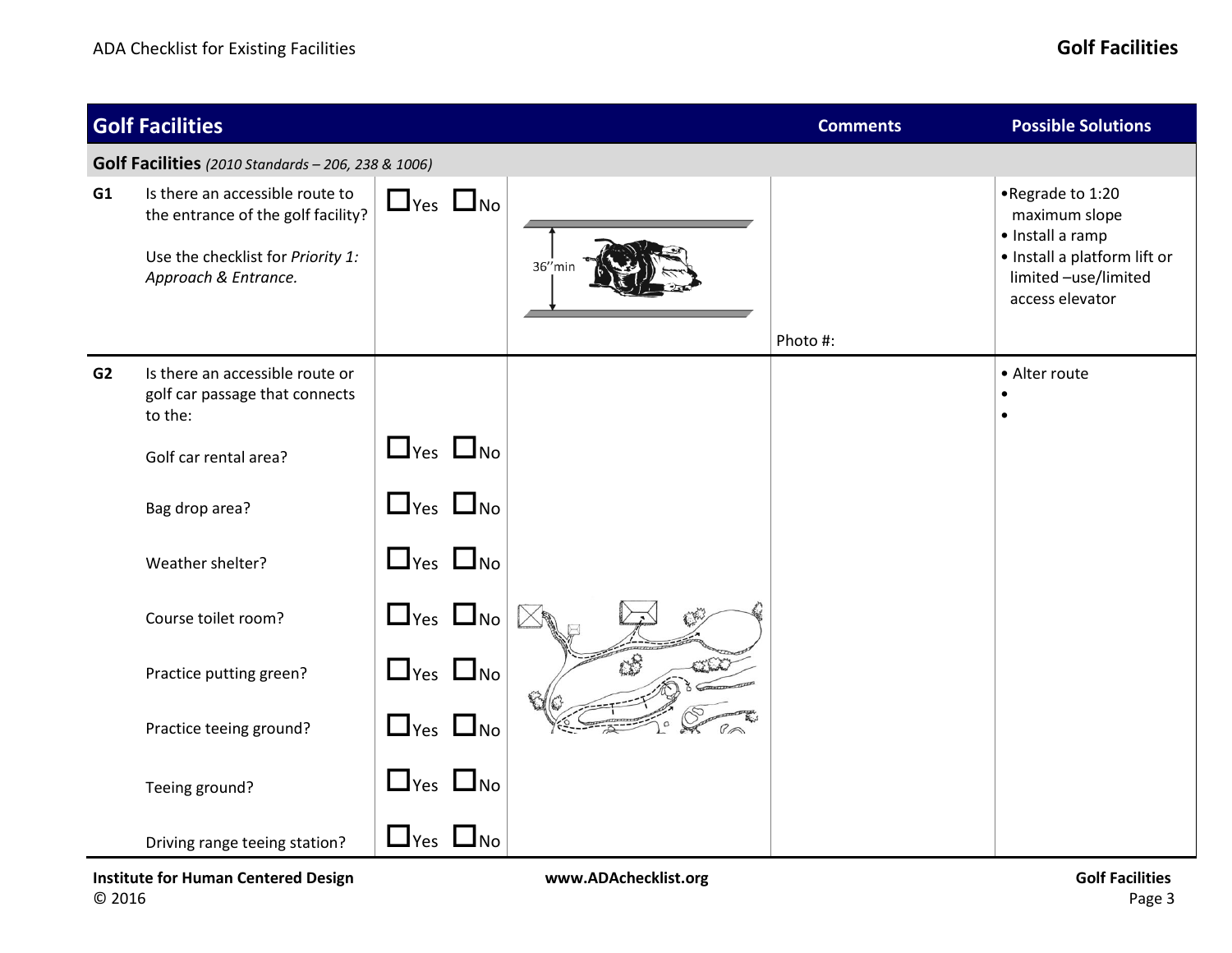|                | Note: A golf car passage is a<br>continuous passage on which a<br>motorized golf car can operate.<br>It may be substituted for all or<br>part of the accessible route. It<br>does not need to have a<br>prepared surface. It may be on<br>fairways, greens and teeing<br>surfaces. |                                      | Photo #: |               |
|----------------|------------------------------------------------------------------------------------------------------------------------------------------------------------------------------------------------------------------------------------------------------------------------------------|--------------------------------------|----------|---------------|
| G <sub>3</sub> | Is the accessible route at least<br>48 inches wide or at least 60<br>inches wide if there are<br>handrails?<br>Note: Handrails are not<br>required on golf courses. If<br>there are handrails, they do not<br>have to comply with the ADA<br>Standards.                            | $\Box$ Yes $\Box$ No<br>Measurement: | Photo #: | · Widen route |
| G4             | If a golf car passage is provided<br>instead of an accessible route is<br>the clear width of the passage<br>at least 48 inches?                                                                                                                                                    | $\Box$ Yes $\Box$ No<br>Measurement: | Photo #: | · Widen route |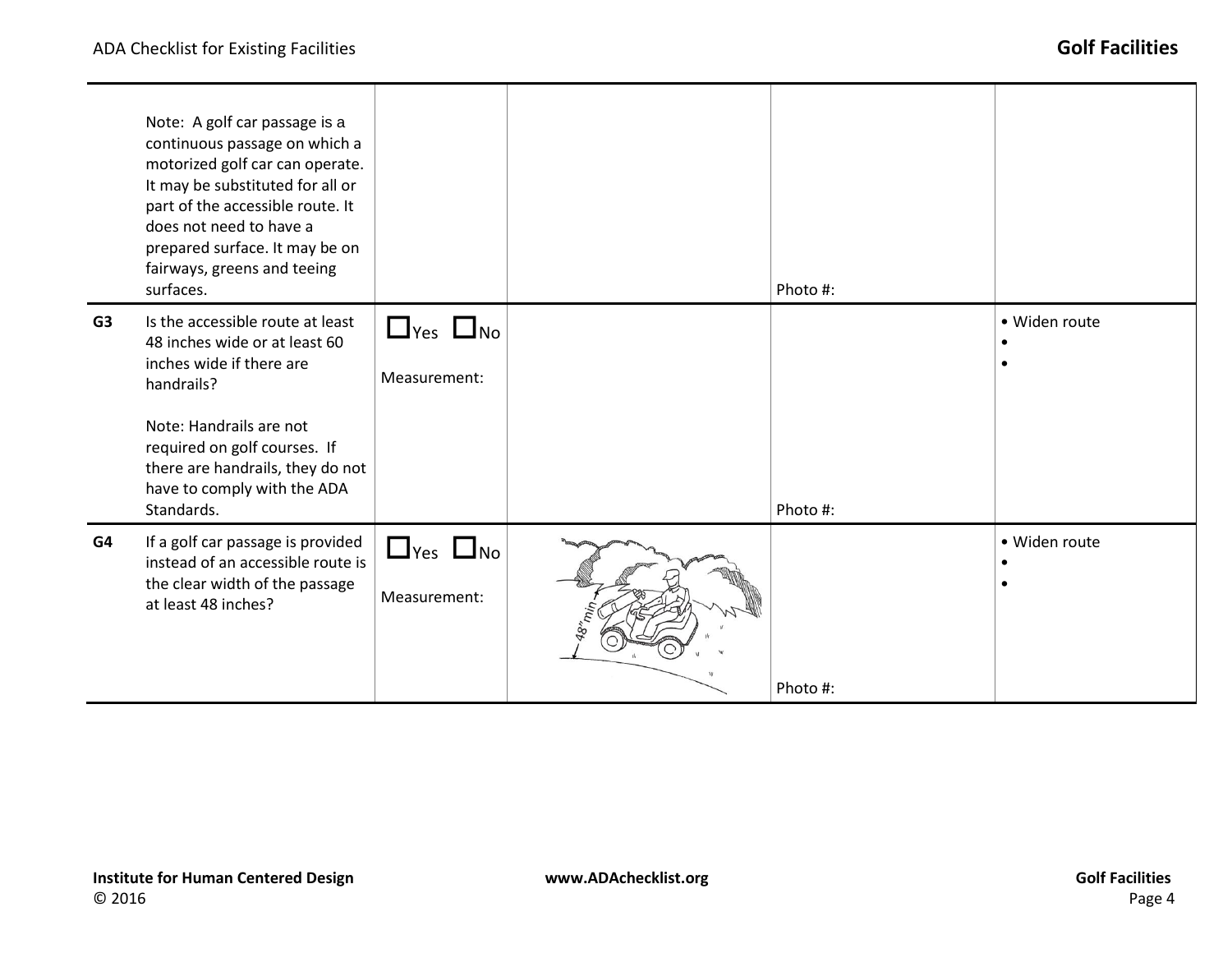| G5                | If a curb or other barrier on the<br>golf car passage prevents golf<br>cars from entering a fairway, is<br>there an opening at least 60<br>inches wide at intervals no<br>more than 75 yards apart for<br>golf car passages?                                                                                                  | $\Box$ Yes $\Box$ No<br>Measurement:         | $60$ "mir<br>use every<br>75 yards min | Photo #: | • Alter curb<br>• Alter barrier<br>• Remove barriers<br>$\bullet$                                                                         |
|-------------------|-------------------------------------------------------------------------------------------------------------------------------------------------------------------------------------------------------------------------------------------------------------------------------------------------------------------------------|----------------------------------------------|----------------------------------------|----------|-------------------------------------------------------------------------------------------------------------------------------------------|
| G <sub>6</sub>    | If there is one teeing ground for<br>a hole, can a golf car enter and<br>exit the teeing ground?<br>Note: A teeing ground is the<br>starting place for a hole of golf.<br>A rectangular area usually two<br>club-lengths in depth, the<br>teeing ground's borders are<br>defined by the outside limits of<br>two tee-markers. | $\Box$ Yes $\Box$ No                         | 2 golf club lengths<br>তি              | Photo #: | • Alter route to teeing<br>ground<br>• Alter teeing ground                                                                                |
| G7<br>for a hole: | If there are two teeing grounds<br>Can a golf car enter and exit the<br>forward teeing ground, unless it<br>is not possible due to terrain?<br>If a golf car cannot enter and<br>exit the forward teeing ground,<br>can it enter and exit the other<br>teeing ground?                                                         | $\Box$ Yes $\Box$ No<br>$\Box$ Yes $\Box$ No | forward teeing<br>ground               | Photo #: | • Alter route to forward<br>teeing ground<br>• Alter route to other<br>teeing ground<br>• Alter teeing ground                             |
| G8                | If there are three or more<br>teeing grounds for a hole:<br>Can a golf car enter and exit at<br>least two teeing grounds,<br><b>Institute for Human Centered Design</b>                                                                                                                                                       | $\Box$ Yes $\Box$ No                         | www.ADAchecklist.org                   |          | • Alter route to forward<br>and at least one other<br>teeing ground<br>• Alter route to other<br>teeing grounds<br><b>Golf Facilities</b> |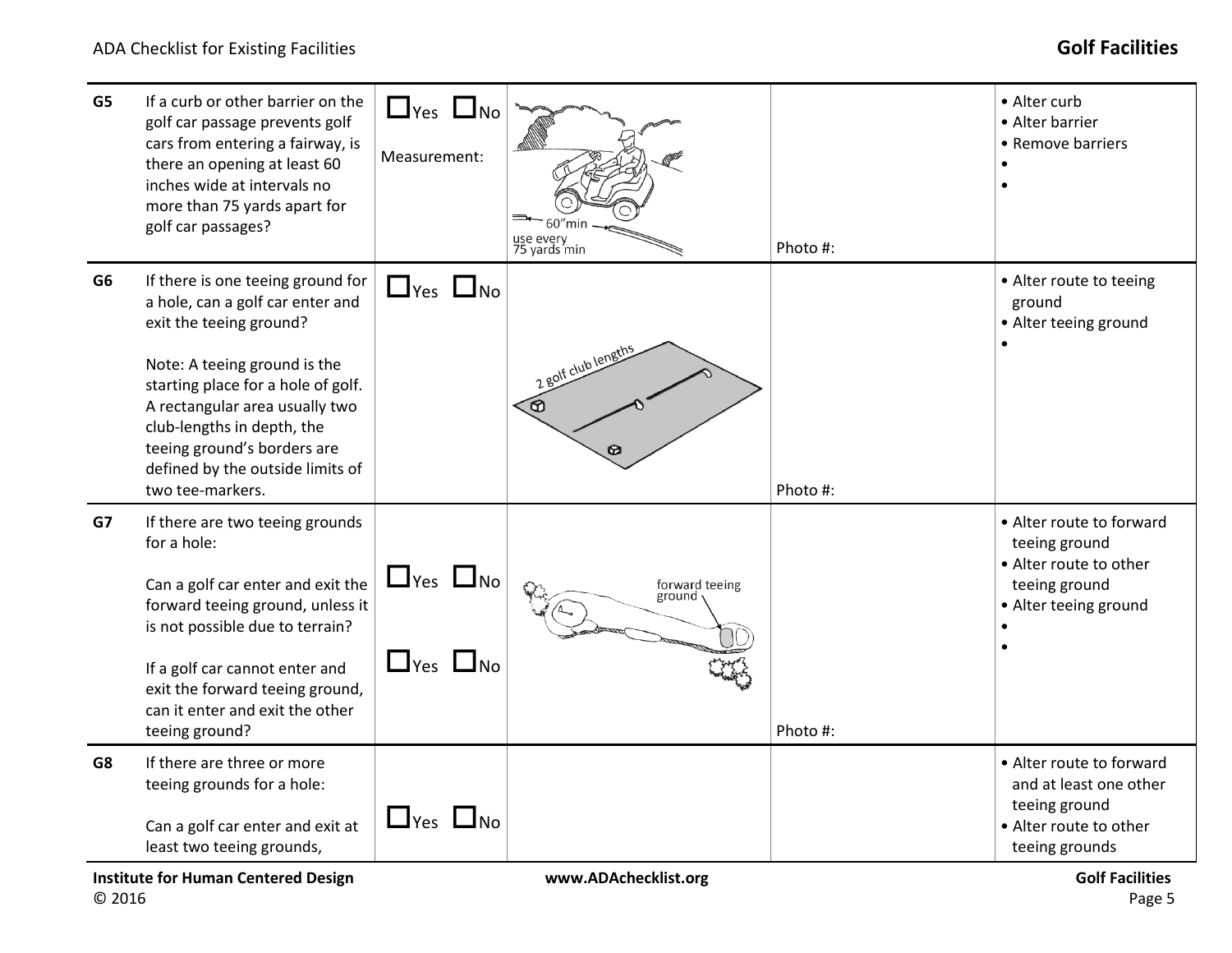|     | including the forward teeing<br>ground unless it is not possible<br>due to terrain?<br>If a golf car cannot enter and<br>exit the forward teeing ground<br>can it enter and exit the other<br>two teeing grounds?                          | $\Box$ Yes $\Box$ No                                                 |                                                   | Photo #: | • Alter teeing ground(s)                                                                                                    |
|-----|--------------------------------------------------------------------------------------------------------------------------------------------------------------------------------------------------------------------------------------------|----------------------------------------------------------------------|---------------------------------------------------|----------|-----------------------------------------------------------------------------------------------------------------------------|
| G9  | Can a golf car enter and exit<br>each putting green?                                                                                                                                                                                       | $\Box$ Yes $\Box$ No                                                 | accessible route<br>for<br>golf car passage       | Photo #: | • Alter route to putting<br>green(s)<br>• Alter putting green(s)                                                            |
| G10 | Can a golf car enter at least 5<br>percent but not fewer than one<br>of:<br>Practice putting greens?<br>Practice teeing grounds?<br>Teeing stations at a driving<br>range?                                                                 | $\Box$ Yes $\Box$ No<br>$\Box$ Yes $\Box$ No<br>$\Box$ Yes $\Box$ No |                                                   | Photo #: | • Alter route<br>• Alter practice putting<br>green(s)<br>• Alter practice teeing<br>ground(s)<br>• Alter teeing stations(s) |
| G11 | If there is a weather shelter:<br>Can a golf car enter and exit the<br>shelter?<br>Is there a clear floor/ground<br>space at least 60 inches by at<br>least 96 inches within the<br>shelter?<br><b>Institute for Human Centered Design</b> | $\Box$ Yes $\Box$ No<br>$\Box$ Yes $\Box$ No<br>Measurement:         | $-96" min-$<br>$60''$ min<br>www.ADAchecklist.org | Photo #: | • Alter route to shelter<br>• Alter shelter<br>$\bullet$<br><b>Golf Facilities</b>                                          |